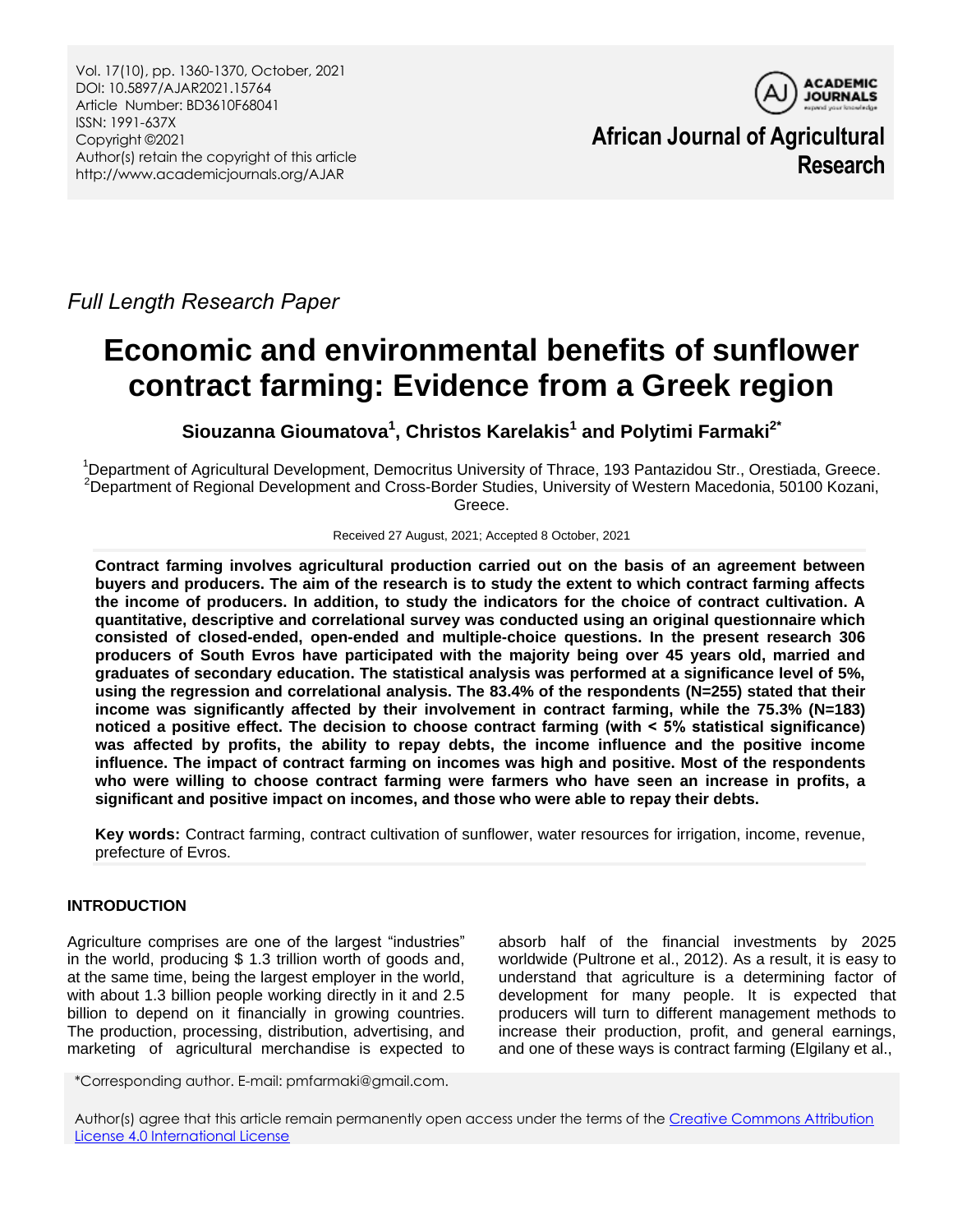2012). The simplest and most common form of contracts concerns the conditions under which the production occurs and how the crop will be delivered to the buyer's premises (Rehber, 2018).

Contract farming has been used for decades in agricultural production, but its use seems to have increased in recent years. The idea of contracts is now appealing to many farmers as it can provide both a stable market and access to funding for production (Rehber, 2018). Contract agriculture is often of interest to consumers pursuing a commodity deal for further selling along the value chain or processing. Contract farming provides many benefits for the producer (risk reduction, the possibility of financing), for the business (participation and control in the production process), for the consumer (quality, safety, price), for the environment and the health of residents of the community (environmental and food safety awareness) and of course the local economies (increased investments in the area) (Rehber, 2018).

The contracts" key shareholders are those in the manufacturing industry because the guaranteed deal enables them to optimize processing power. Farmers' contracts may also reduce the risks that may emerge from crop diseases or weather conditions and promote certification demanded by developed markets (Setboonsarng et al., 2008). National economies also have potential benefits, as contract farming leads to balanced economies, which, as Setboonsarng et al. (2008) argued, are compelled to provide a more dynamic agricultural sector. As with any contract, contract farming involves several risks and problems. Common problems include farmers selling to a customer other than the one stated in the contract (known as 'side selling,' out-ofcontract marketing or "pole vaulting") or using the company"s resources purposes other than anticipated. On the other hand, the company does not necessarily buy the goods at agreed prices or agreed amounts or degrade the final products' quality arbitrarily (World Bank, 2008). Therefore, an appropriate legal framework is vital for the successful implementation and long-term sustainability of contract agriculture. Within this context, farmers and buyers will be facilitated when negotiating and drafting contracts and being protected from the risks that may arise during the contract, such as abuse of power by the strongest party or breach of contract (European Commission, 2020). Contract Farming represents a significant change in agricultural production organization, both in developed and developing countries (Otsuka et al., 2016). It integrates farmers and rural families into the broader national and global economy by separating land ownership from power, land-use decisions, including cultivation, using chemicals (pesticides, fertilizers) and decisions about the time and method of harvesting. In this way, land management and cultivation do not belong exclusively to farms" owners and land operators (Otsuka et al., 2016).

The main benefit for farmers who have an active

cultivation contract is the reduced financial risk. At the same time, contractors guarantee a stable supply source, allowing farmers to plan investments in large-scale processing systems (Rehber, 2018). Perhaps the most significant disadvantage is that farming families who have entered a farming contract are increasingly marginalized, as they lose their power, since, after the contract, they depend on industry companies to provide them with financial inputs and share know-how (Rehber, 2018). The spread of contract farming has accelerated the decline of developed countries" agricultural genetic base, accompanied by the development and widespread use of new varieties. The farmer sells the labor force instead of chickens, apples, beans, potatoes, and other products (Rehber, 2018).

In the case of sunflower, contract cultivation may be a first-class economic opportunity for farmers, providing income and energy adequacy through biodiesel production. The presence of energy crops in Greece verified sunflower cultivation as one of the most reliable solutions in energy crops, offering a steady income to contract farming with minimal or zero irrigation (Wang and Xia, 2007). Commercially, sunflower contract farming is also viable as companies choose the most efficient farmers to maximize profitability (Bogetoft and Olesen, 2004). Once these farmers have been identified, confidence must then be developed as contracts will only work if both parties can prove they will benefit from this cooperation; that needs collaboration and knowledge sharing (Wang and Xia, 2007). In Greece, few banks provide contract agriculture programs to ensure farmers" effort and interests, and these programs seem to have gained unique acceptance and momentum (Piraeus Bank Greek Agriculture, 2016). For farmers, finding resources, receipts, and revenues to meet their obligations is a factor of uncertainty. These products are continuously integrated into new programs to support and promote contract agriculture (Piraeus Bank Greek Agriculture, 2016).

Internationally, various studies have been carried out on contract farming activities (Setboonsarng et al., 2008; Swinnen and Maertens, 2007; Simmons, 2002), performing a series of case studies in selected Asian countries to determine rice farmers" benefit conditions. The main factors influencing contract farming are a) demographic factors (age, gender, education), b) economic factors (such as farm size, investments in irrigation network design and construction (Douglas, 2020), farmer experience, specialization, risk preference and credit restrictions), c) social market factors (market structure, e.g. number and size of agricultural enterprises, degree of product diversification, etc., the behavior of agricultural enterprises in markets such as strategy, advertising, marketing, research and development etc. and the development of the infrastructure of each economy, and d) the government policy of promoting contract farming. Accordingly, it is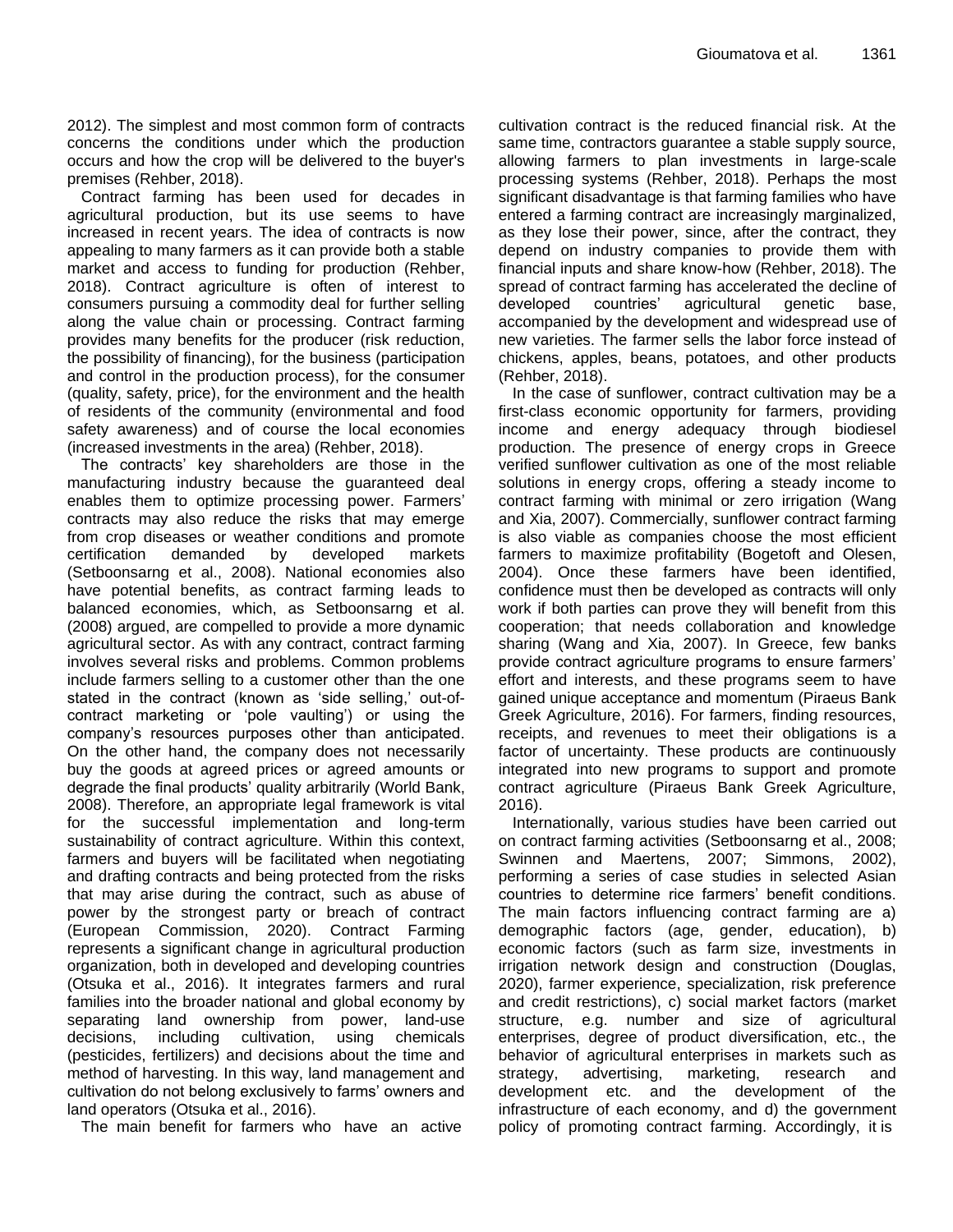imperative to consider the antecedents of contract agriculture and whether these factors correlate to determine a farmer"s final decision to conclude an agricultural contract.

Successful agricultural development is mainly dependent on the availability and financing of new tools such as improved fertilizers and pesticides, unique seeds, the introduction of novel, large-scale technological advances in precision farming. As far as irrigation systems are considered, there must always be adequate water quantities to meet crop requirements. This is worse in small farmers, particularly those living in remote regions and upland areas in most developing countries (Swain, 2008).

Bearing in mind the above mentioned, the present study endeavors to assess the factors that contribute to the adoption of sunflower crop contract farming and affect the income of farmers and the environment. Accordingly, a quantitative survey was administered to farmers in a remote Greek region and employed a series of multivariate methods. The innovativeness of the study lies in the fact that for the first time, the economic benefits resulting from the use of contract farming in the production of sunflower in the studied region. This research is essential not only for the geographical area but also for the economic benefits of contract farming, offering an integrated picture of contract farming and whether it has influenced the farmers who chose it.

## **THEORETICAL BACKGROUND**

Contract farming is an arrangement between farmers and buyers on the production and delivery of agricultural products under predetermined conditions, and sometimes at predetermined prices, e.g., (Pultrone, 2012; Eaton and Shepherd, 2001; Andri and Shiratake, 2003). According to the microeconomic theory, this is an institutional structure that evolves in response to insufficient or incomplete markets (Grosh, 1994; Glover, 1994; Key and Runsten, 1999). In theory, contracts for inputs and supplies enhance smallholder farmers' access to resources, e.g., yield-enhancing inputs, credit, information, services, and market products. Contracting non-price factors, such as technical assistance, access and price of irrigation water, training, and education, may further help farmers improve their production, productivity, and profitability (Ruben and Sáenz, 2008; Chakraborty, 2009). With prices set, farmers will potentially have more stable farm income. Extra revenue earning is a crucial incentive for farmers to enter contracts (Bijman, 2008; Little, 1994).

In general, the term Contract Farming describes the method of organized production based on a contract. Usually, a written production agreement between two parties, the farmer and/or cooperative and a company, working together in a chain activity, for the production

and delivery of agricultural products in advance agreed (Siallagan et al., 2019). As it has been stated, the contract includes terms that specify the mode of production (cultivation method, seeds, use of pesticides, etc.), the quantity and the period in which it must be delivered, the quality characteristics of the products, the purchase price, the possibility of terminating the contract and the manner of compensation in case force majeure (Siallagan et al., 2019). Contractual integration, based on an agreement between equal parties, can be vertical or horizontal (Rehber, 2007). "Vertical integration" is described as a contractual relationship that develops between the individual farmer and the business that buys the agreed produced product and supplies the farmer with the means of production. In this case, the process starts before the production and reaches the processing of the product. "Horizontal integration" refers to the merger of owned companies in the same industry or object of activity and aim to adopt standard practices and actions to organize the product's production and sale (Rehber, 2007). The act of agricultural cooperatives and producer groups falls into the form of horizontal integration. Nowadays, we meet "integration systems" that are financial ensembles, showing horizontal and vertical integration (Rehber, 2007).

Smallholders enter into the contract if their expected contracting gain exceeds their booking utility (Barrett et al., 2012; Da Silva, 2005). While farmers' primary incentive to participate in contract farming is receiving additional income, farmers can also contract for other purposes (Prowse, 2012). Agriculture contracts may also assign liability between the smallholders and the contracting firm (Bogetoft and Olesen, 2004). Smallholders typically bear the risk of development, while the contracting companies generally face marketing risk (Bogetoft and Olesen, 2004; Glover, 1994; Carr, 1993) argue that most smallholders are using contract farming to diversify the risk rather than optimize production volume. It appears that contract agriculture constitutes a significant shift in the organization of agricultural production in both developed and developing countries, according to a thorough review and analysis of results from international literature (Otsuka et al., 2016).

# **Contract farming models: Advantages and disadvantages of contract agriculture**

According to the international literature, there are five basic contract farming models (Prowse, 2012; Melese, 2012). First, the *Centralized Model* refers to the conclusion of a company agreement (buyer/financier) to buy products from a large portion of small growers. Second, the Nucleus Model can be considered as a variant of the *Centralized Model*. The company (buyer/financier) controls and manages a sizeable, cultivated area (or plantation) (Barrett et al., 2005). Third,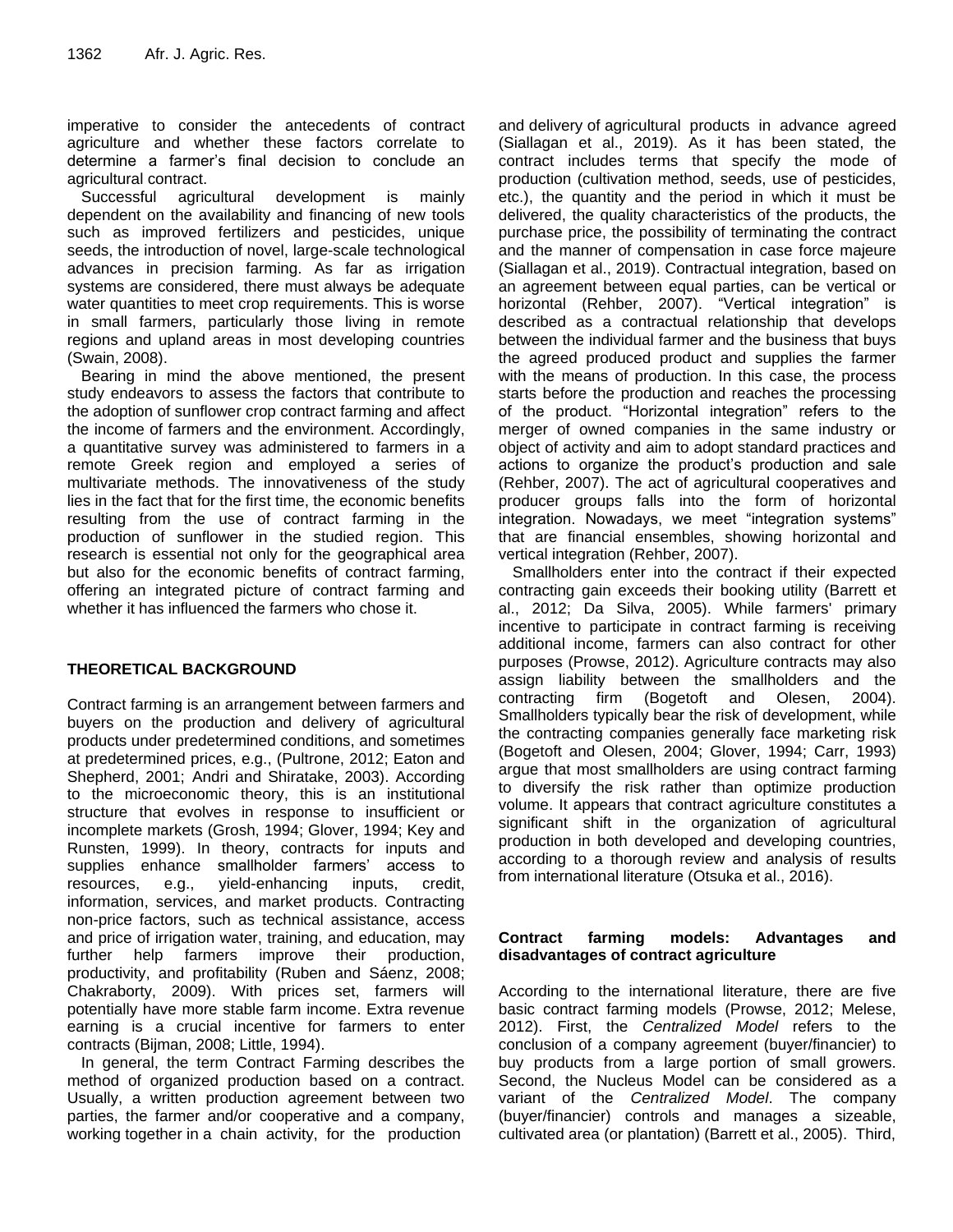the *Multipartite Model* is standard for many different bodies to participate in the cultivation process, such asorganizations, state institutions, companies, credit institutions and farmers. It is usually a variation of the *Centralized or Nuclear Production Model* (Barrett et al., 2005). Fourth, the *Informal Model* is characterized by the participation of individual small entrepreneurs / small scale companies. The contracts have a loose/informal form and are mainly seasonal (Barrett et al., 2005). Finally, the fifth *Intermediary Model* involves an intermediary party (broker/intermediary/subcontractor) in the cultivation process, who signs an intermediary agreement with the contract company (Prowse, 2012).

Understandably, contract agriculture offers economic and social benefits; however there are advantages and disadvantages for the involved producers and the processing and marketing of the products (Pultrone, 2012). The advantages for the producers are depicted in Exhibit 1 while disadvantages are depicted in Exhibit 2, herein.

## *Exhibit 1. Contract agriculture advantages (Domi, 2014)*

Advantages for producers**:**

i) The scientific assistance and training to improve quality of the product, but also the efficiency of the cultivated areas,

ii) The decrease of the risk of sales of products, as well as ensure its absorption,

iii) The guaranteed product price or in the worst case knowledge of the how it is shaped,

iv) The guaranteed payment time of production,

v) The possibilities of financing by the company (even with the provision of agro supplies) or access to financial institutions to meet credit needs of production,

vi) The proper annual financial planning resulting in the compliance with their consumer needs, and

vii) The new practices and technologies, viii) the experience and skills gained in cultivation itself and recordkeeping and schedules and quality control.

## **Advantages for agricultural marketing and processing of products**

i) The guaranteed supply of raw materials and therefore correct planning of their production,

ii) The possibility of consistent delivery of their products,

iii) The stable and prescribed quality,

iv) Avoidance of production failure risk,

v) The detailed tracing of end products,

vi) The corporate social and environmental responsibility, and

vii) The reduction of transport costs and, therefore, reduction of production costs.

# *Exhibit 2. Contract agriculture disadvantages* **(Domi, 2014).**

# **Disadvantages for producers:**

i) The limited negotiation power against giant companies and the increased financial risk due to specialization in production. Many producers often choose to cultivate more products beyond the ones referred to in contract farming products,

- ii) The difficulty in breaking the contract,
- iii) The loss of their previous product market interfaces,

iv) The loss of their autonomy and their transformation into employee"s companies,

v) Corruption cases, and

vi) The forgery of contracts or fraud. For example, in a tomato company, deliberately procrastinating the products' receipt, resulting in the tomatoes' weight loss due to evaporation This caused the company to benefit from the now concentrated product. The producers were losing the possibility of extra profit.

## **Disadvantages for agricultural marketing and processing products:**

i) Enterprises involve the increase in operating costs due to the need for supervision of the production,

ii) The often decreased product quality as a result of nonproper use of production standards by farmers,

iii) The reduced flexibility for raw materials supply from other sources, with possible better quality or lower price,

iv) The non-contractual sales of producers, or the infringement of other contractual obligations, and,

v) The risk of perceiving cooperation as a relationship of exploitation by the farmers, resulting in a bad corporate social responsibility profile.

## **Impact of contract agriculture on the environment**

Contract farming is considered a strategic policy tool to improve farm income and modernize agriculture. As sustainable agriculture's main task is the satisfaction of human needs, sound agricultural practices should have an essential role in contract farming to satisfy the most critical needs of all people. Unfortunately, either farmers, producers, or governments usually ignore sustainability, and as a result, pressing environmental issues arise.

Over-exploitation of groundwater, excess use of fertilizers, heavy metals and pesticides, and monocropping leading to declining soil fertility are some of the most common effects of contract farming on the environment. Agriculture also impacts water use and quality. Environmental degeneration also, because any form of agriculture can become a significant problem if it is not controlled. Legislation for environmental protection and land use for agriculture is rarely enforced in most countries, although there are many legislative and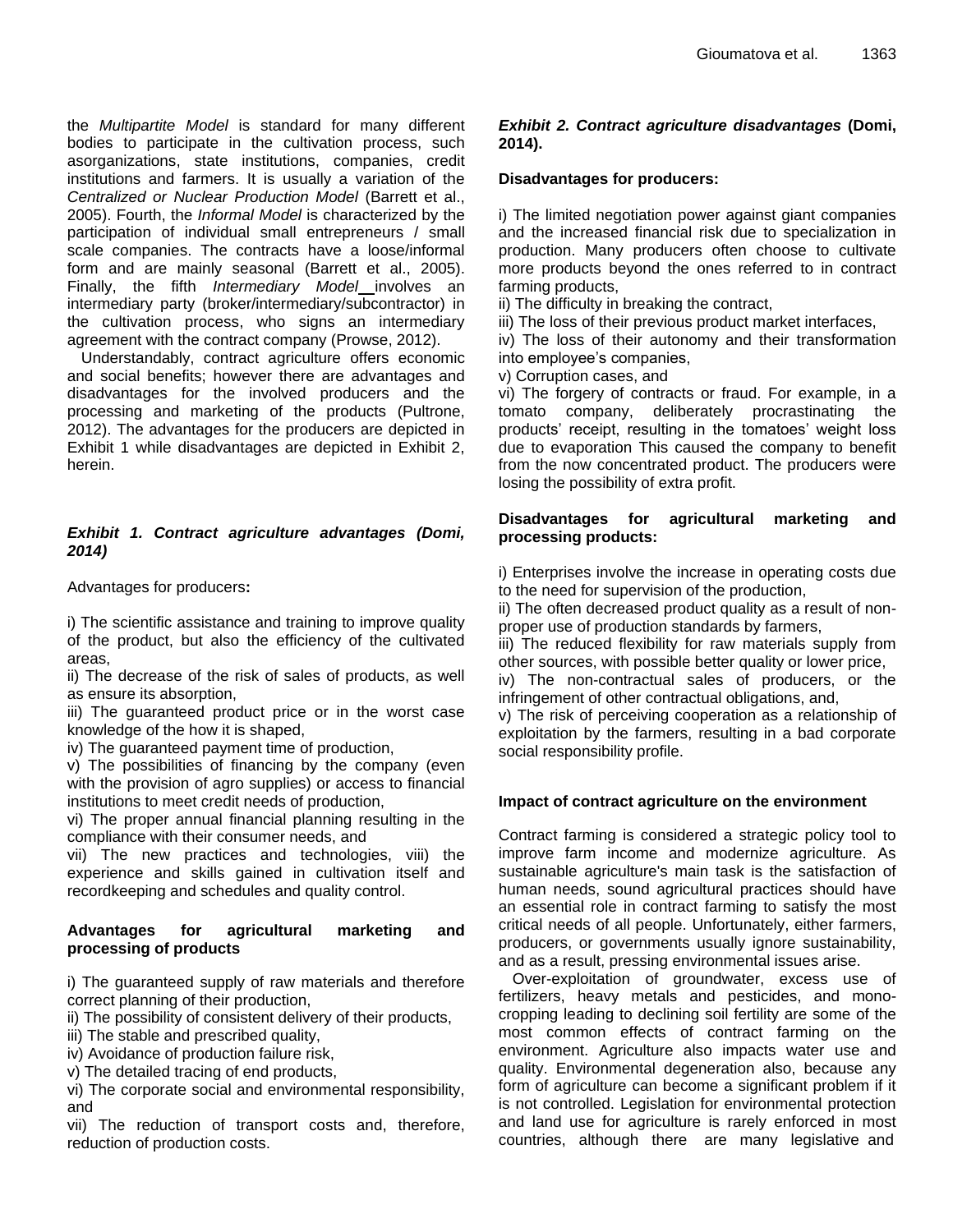administrative tools (Pultrone, 2012).

In many countries (Morvaridi, 1995), the primary constraint on agricultural production is the supply of water for irrigation as lack of available water resources for agricultural production is already a significant issue and is expected to grow because of increasing population higher food demand, climate change and the decline of land availability for agriculture use (Elliott et al., 2014).

Most of the time, irrigation water and environmental costs are not specified in contracts between producers and companies. However, they account for a significant portion of production costs (Foundation for Economic and Industrial Research, 2020). Whereas, for non-contract farmers, water availability for irrigation and lower agricultural products prices have been identified as significant problems (Kumar and Kumar, 2008). According to Kumar and Kumar (2008), a high percentage of non-contract farmers were interested in joining contract farming provided that the issue of irrigation was solved.

However, integrated irrigation water management could be succeeded by reducing implementation costs and promoting efficient, equitable, and sustainable water allocations (Saleth and Dinar, 1999). Besides, modernization of existing irrigation systems is of paramount importance to enhance efficiency and respond to the legal framework for water resources and sustainability and environmental protection.

# **Impact of contract agriculture on technological efficiency, productivity, and revenue**

An abundance of literature states significant technological inefficiencies and low returns from smallholder farming (Koopmans, 1951; Farrell, 1957; Schultz, 1964; Timmer, 1971; Bravo-Ureta and Evenson, 1994). It is argued that in small-scale agricultural production, inefficiency is often correlated with factors associated with household demographic characteristics, farm characteristics and the organizational and management system to which farmers are accustomed (Forsund et al., 1980; Battese and Coelli, 1993).

Besides, low technological efficiency rates could be due to loan, insurance, knowledge, and product market failures. Key and Runsten (1999) suggest that these market failures also prohibit farmers from making efficient use of the abundant resources they possess, such as land and labor. The difference between what is currently generated and the level of potential production remains vast. The income is small. Improving smallholders' technological efficiency can improve their production, overall output, and profits without needing cost increases or technology changes. Many studies examine the effects of contract farming on farmers' incomes (Key and Runsten, 1999; Little, 1994; Singh, 2002; Warning and Key, 2002; Miyata et al., 2009) and most of these studies state a significant positive impact.

Studies evaluating the impact of contract farming on output and/or productivity are, however, limited. Some empirical studies have shown that contract farmers have higher technological output and/or profitability than noncontract farmers (Ruben and Sáenz, 2008; Chakraborty, 2009; Warning and Key, 2002; Ramaswami et al., 2006), while other studies show no (significant) differences (Little, 1994; Miyata et al., 2009; Glover and Kusterer, 1990). Such research, however, does not consider the self-selection of contract farmers and non-contract farmers. Rao et al. (2012), who find that supermarket contracts" involvement contributes to significant productivity gains for Kenyan vegetable farmers, has done the only research that analyses contract farming's causal impact on technological performance and productivity.

Therefore, it is noted that there is a lot of link between the contract agriculture sector and the related economic factors. As a result, this research is geared towards the economic sectors contributed by conventional agriculture. Thus, one of the research questions raised and answered is:

1) To what extent does contractual agriculture affect the income of producers?

This research question refers to the degree and the kind of influence that the participation in contract farming had to the income of farmers. The second research question of the study is stated below:

2) Which are the predictive factors for the choice of contract farming?

This research question refers to the predictive factors for the choice of contract farming, examining the producers' profits, the return on the crop, the possibility of repaying any producers" debts, the significant influence of producers" incomes and the positive influence of income.

## **METHODOLOGY**

## **Sunflower production in Greece**

According to data presented by Markopoulos (2019), sunflower production in Greece takes place mainly in northern areas (Eastern Macedonia and Thrace). The study area of this research is the prefecture of Evros. The high rate of production in this area is easily perceived if one considers, not only the prevailing climatic conditions that contribute to the prosperity of this crop, but also the substantial agricultural (crop rotation-complete crop rotation) and economic (immediate absorption of the product to produce essential goods) benefits to farmers from the exploitation of such crucial raw material. The primary sector in Eastern Macedonia and Thrace, especially agriculture, plays a vital role for GDP (almost 8% of the area GDP). Overall, similarly to the entire agricultural production process, agricultural production also affects both the local economy and the wider region's development. It should not be overlooked here that policies to promote balanced growth can contribute to both the development of the food sector and sustainable economic growth of the region (Markopoulos, 2019).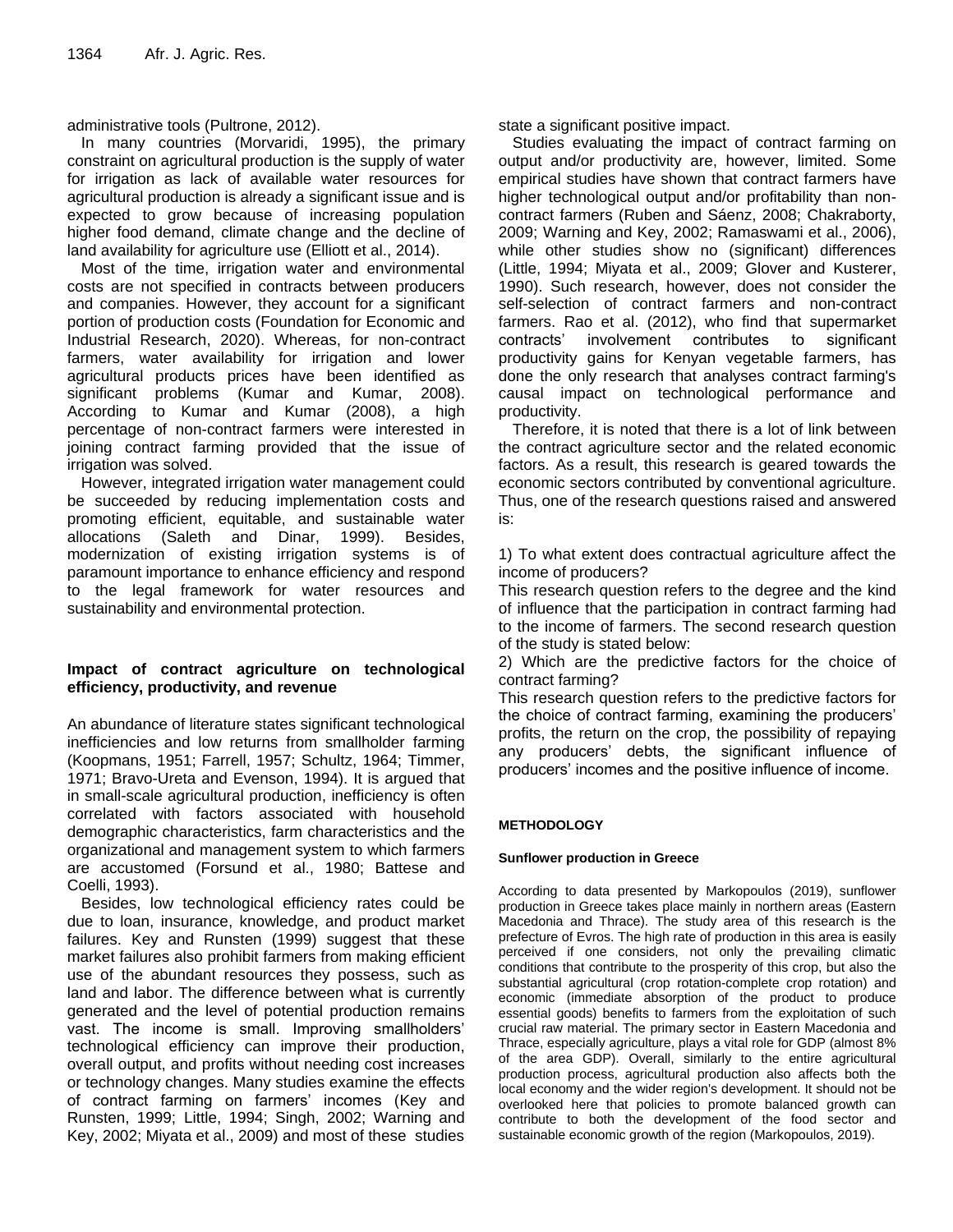#### **Research design**

The methodology involved a quantitative survey on farmers between August and October of 2018 using 5-level Likert scale, open and closed-type questionnaires as well as multiple response questions. The qualitative interviews concerned the institutional framework and the poverty levels of each village, its history in relation to the development of sunflower production. For the survey regarding sunflower production companies, four companies were interviewed using structured questionnaires that consisted of qualitative questions. These interviews helped the study to fully understand the history of the area, especially regarding the development of the sunflower sector and the socio-political issues faced by households.

The study's dependent variable is the choice of contract farming, while the independent variables involved the profits, the attribution of crops, the ability to repay any debts, the significant influence of income, and the positive influence of income. The quantitative survey was selected because concepts of profits, attribution of crops, ability to repay any debts, the influence of income and choice of contract farming are measurable; thus, the researcher could measure them accurately (Creswell, 2013). The open type question was used for the factors that affect the choice of contract farming to give the farmers the freedom to choose and express their opinion (Creswell, 2013). Furthermore, according to the research questions, there is a need to examine predictive factors of the dependent variable choice of contract farming and reveal relationships between independent variables, which are quickly shown in causal quantitative research, using statistical methods in numerical data (Muijs, 2011; Hejase and Hejase, 2013). The non-experimental design was chosen to identify relationships between specific variables without controlling the effect of other exogenous factors (Salkind, 2010).

#### Sample

The sample population of the current research was the farmers in the area of Evros, and the sample was collected using cluster sampling from the following five categories:

1. Farmers who have entered into contracts with a state-owned enterprise, including land lease

2. Farmers who have entered into contracts with a state-owned enterprise, which does not include land lease

3. Farmers who have entered into contracts with a private company or cooperative

- 4. Farmers without a contract (independent sunflower growers)
- 5. Farmers who do not grow a sunflower.

The sample was 322 people. However, in the present study, only 306 people out of the 322 responded. There were not many nonrespondents, therefore the results were not affected. Quantitative data from 306 agricultural households were collected using a questionnaire based on household demographics and the production of sunflower. A demographic survey was conducted only on farmers not cultivating sunflower. Household demographic questionnaires are based on LSMS-type household survey data, aiming to measure and understand the standard of living of households and to investigate factors that determine the efficiency of production and participation in contracts related to the socioeconomic characteristics of households. Non-responders did not have any specific characteristics. Regarding the sample, using Cochran"s (1963: P. 75) formula:

 $n = [Z^2(q)(p)] / e^2$ 

where Z=1.96 (95% confidence), p and q are the gender attributes = 0.5 (almost equally distributed in terms of gender) and e is the

required precision of 5%. Therefore, the sample size is 384 farmers. However, the final participating number consisted of 306 farmers in the prefecture of Evros, that is, a response ratio of 79.7% which is a very good response for this research. The majority of the sample aged 46-65 years old, married, who live in Didymotixo, Sterna, Neochori and Alexandroupoli. Most farmers had up to a secondary educational level, without specialization in Business Administration, and they have not worked in another section before starting the agricultural cultivation.

#### **Questionnaire**

The sampling process was followed by a household survey between August 2018 and October 2018. The questionnaires delivered to the respondents consist of closed-ended questions written in Greek language. The data are used only for research purposes and the duration of the answers is approx. 15 min. It is also noted that the respondents were given an accompanying form with clear instructions for completing the questionnaire, in order to facilitate its completion According to data collected for the year 2016-2017 in the region of Eastern Macedonia and Thrace, 4,060 contracts were signed concerning the exploitation of 440,000 acres for the production of sunflower. With an error rate of 5% and a confidence level of 95%, my sample turns out to be 322. However, in the present study, only 306 people out of 322 responded.

The data used for this study are derived from two parts of the survey; one part from the household survey and the other from the village and organization survey. The quantitative information for the sample farmers was accrued using closed type questions, multiple responses, 5-level Likert scale and open type. For the demographic characteristics, seven questions were used regarding gender, age, marital status, residence, educational level, specialization in Business Administration and working in other sections before starting the agricultural cultivation. The dependent variable of study, the choice of contract farming, as well as the independent variables of profits, attribution of crops and ability to repay any debts were coded with 1 for Yes and 0 for No. For the effect of contractual agriculture on producers' income, a dichotomous question (1=positive, 0=negative) was used, while the significant influence of income was measured using a four-point Likert scale 1-4 (1=Not at all, 2=Very little, 3=Much, 4=Very much).

#### **Data analysis**

The statistical analysis of the questionnaires was carried out with the statistical program SPSS No.22, in which all the questions and answers of the research participants are registered, then the descriptive analysis was carried out, and finally all the research questions and hypotheses of this project were answered through appropriate statistical studies.

In the first research question, descriptive statistics in the form of percentages and frequencies (Hejase and Hejase, 2013) were used to identify the kind of effect and the degree of contractual agriculture on producers' income. In the second research question, a multi-linear regression model was employed to determine the predictive factors for the choice of contract farming. The mathematical formula of the multiple regression model is described below:

Choice of contract farming =  $\beta_0 + \beta_1$  \* Profits +  $\beta_2$  \* Attribution of crops +  $β_3$  \* Ability to repay debts +  $β_4$  \* Significant income of influence +  $β_5$  \* Positive income influence.

Choice of contract farming =  $\beta_0 + \beta_1$  Profits +  $\beta_2$  Attribution of crops +  $\beta_3$  Ability to repay debts +  $\beta_4$  Significant income of influence +  $\beta_5$ Positive income influence (1)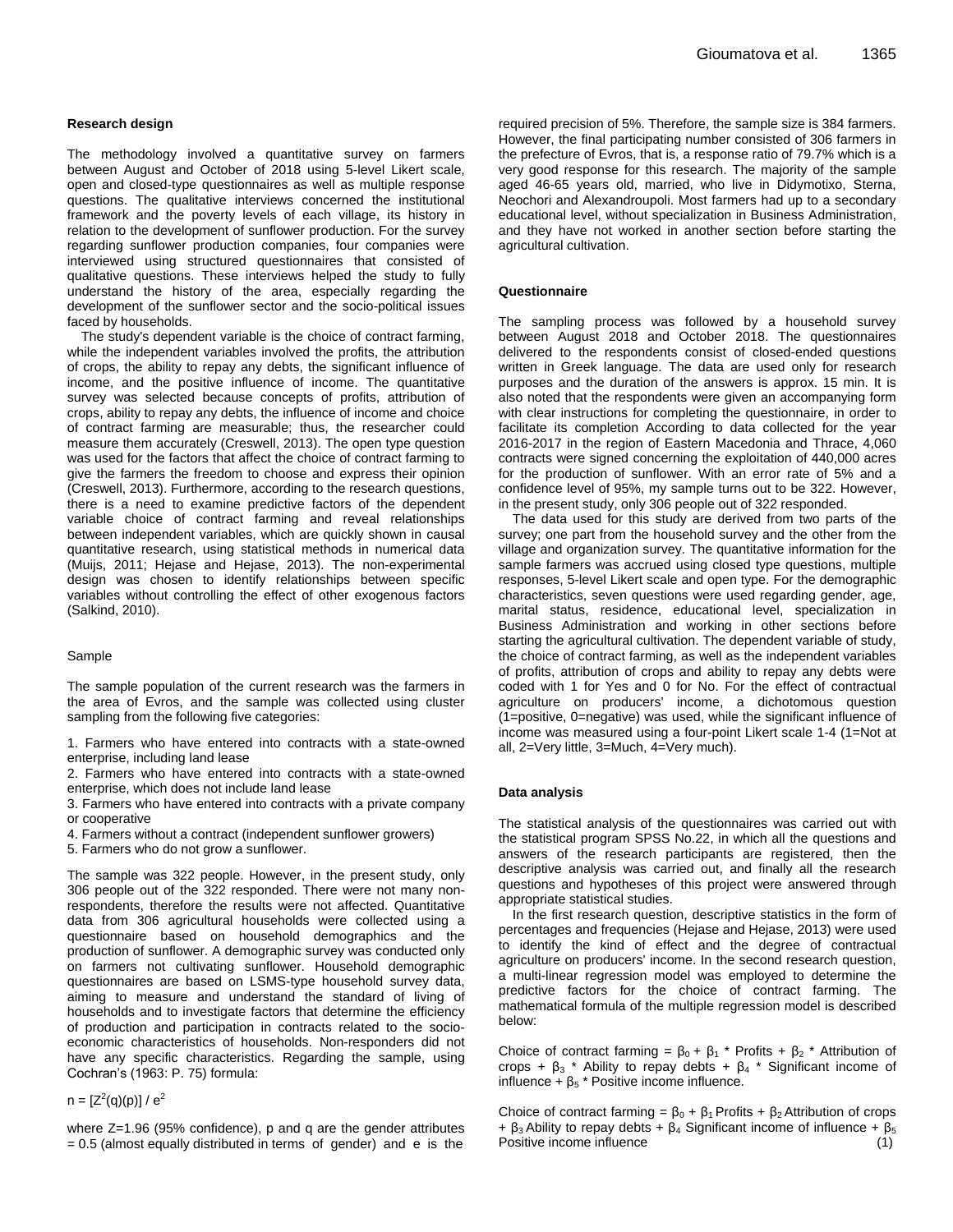**Table 1.** Results for the effect of contract farming to the income of farmers.

| Question                                         | Answer          | N   | <b>Percent</b> |
|--------------------------------------------------|-----------------|-----|----------------|
|                                                  | Positive        | 183 | 75.3           |
| Were your incomes positive or negative affected? | <b>Negative</b> | 60  | 24.7           |
| you think that your<br>income has<br>Do.<br>been | Very little     | 51  | 16.7           |
| significantly affected by your participation in  | Much            | 234 | 76.5           |
| contract farming?                                | Very much       | 21  | 6.9            |

**Table 2.** Correlations between independent variables.

| <b>Pearson correlations</b>     | <b>Profits</b> | <b>Attribution of</b><br><b>Crops</b> | Ability to<br>repay debts | <b>Significant income</b><br>of influence | <b>Positive income</b><br>influence |
|---------------------------------|----------------|---------------------------------------|---------------------------|-------------------------------------------|-------------------------------------|
| Profits                         |                |                                       |                           |                                           |                                     |
| Attribution of crops            | 0.732          |                                       |                           |                                           |                                     |
| Ability to repay debts          | $0.436$ **     | 0.457                                 |                           |                                           |                                     |
| Significant income of influence | $0.488$ **     | $0.535$ **                            | $0.452$ **                |                                           |                                     |
| Positive income influence       | 0.538          | $0.472$ **                            | 0.407                     | 0.673                                     |                                     |

 $*$ p<0.01.

The null hypothesis is that the independent variables do not have a statistically significant impact on dependent variable and the alternative that they have. The degree of adjustment of the multiple linear regression model, was determined by the Adj $R^2$  coefficient, where values above 0.25 are considered satisfactory, while the multicollinearity by the VIF coefficient, where values less than 10 are satisfactory.

The independent variables of research were selected with the criterion to have a correlation above 0.5 with the dependent variable using the Pearson correlation. Pearson coefficient values belong to interval [-1,1], where values close to 1 represent high positive correlation, values relative to -1 high negative and values close to 0 no correlation. In all statistical tests, significance was set at 5% (Hejase and Hejase, 2013; Field, 2017).

### **Ethical issues**

The researcher accomplished the necessary ethical issues which are related both to the psychology of the producers who participated in the research and to the very nature of its conduct (British Psychological Society, 2014). The producers who participated in the research were informed about its purpose, the research questions and that the answers they will give will be used only for the needs of the scientific community. In addition, were informed that they participate voluntarily, anonymously and with their own consent as well as that they have the right to leave whenever they want during the research or even a week later. The researcher disclosed his personal information to the producers, in case they want to contact him for any reason.

## **RESULTS**

## **First research question**

Regarding the first research question, 75.3% (N=183) of

respondents said that the producers' incomes were positively affected while the remaining 24.7% (N=60) were negatively affected. The effect was high according to the 83.4% (N=255) of sample. Table 1 represents the results.

## **Second research question**

Table 2 indicates the correlation between independent variables, where a statistically significant positive correlation was found in all cases ( $p$  <0.01). Table 3 represents correlations between dependent and independent variables where a statistically significant positive correlation appeared, with value greater than 0.5 in all cases. Table 4 represents results of multiple regression model. A statistically significant effect of the independent variables was observed on the dependent variable (F  $(5.192) = 52,462$ , p < 0.001). Moreover, 56.6% of the variation in the dependent variable is explained by the explanatory or independent variables.  $(Ad)R^2 =$ 0.566> 0.4). The phenomenon of multilinearity did not occur (VIF <10) (Figure 1).

The effect of profits (Beta =  $0.255$ , t = 3.509, p = 0.001), debt repayment ability (Beta =  $0.311$ , t =  $5.505$ , p  $<$  0.001), the importance of income influence (Beta = 0.177,  $t = 2.474$ ,  $p = 0.014$ ) and the positive influence of income (Beta =  $0.213$ , t =  $3.280$ , p =  $0.001$ ) were considered statistically significant. The regression model is described by the following mathematical formula:

Choice of contract farming= -0.082 + 0.127 \* Profits + 0.005\* Attribution of crops + 0.249 \* Ability to repay debts  $+ 0.114$  \* Significant income of influence  $+ 0.153$ <sup>\*</sup>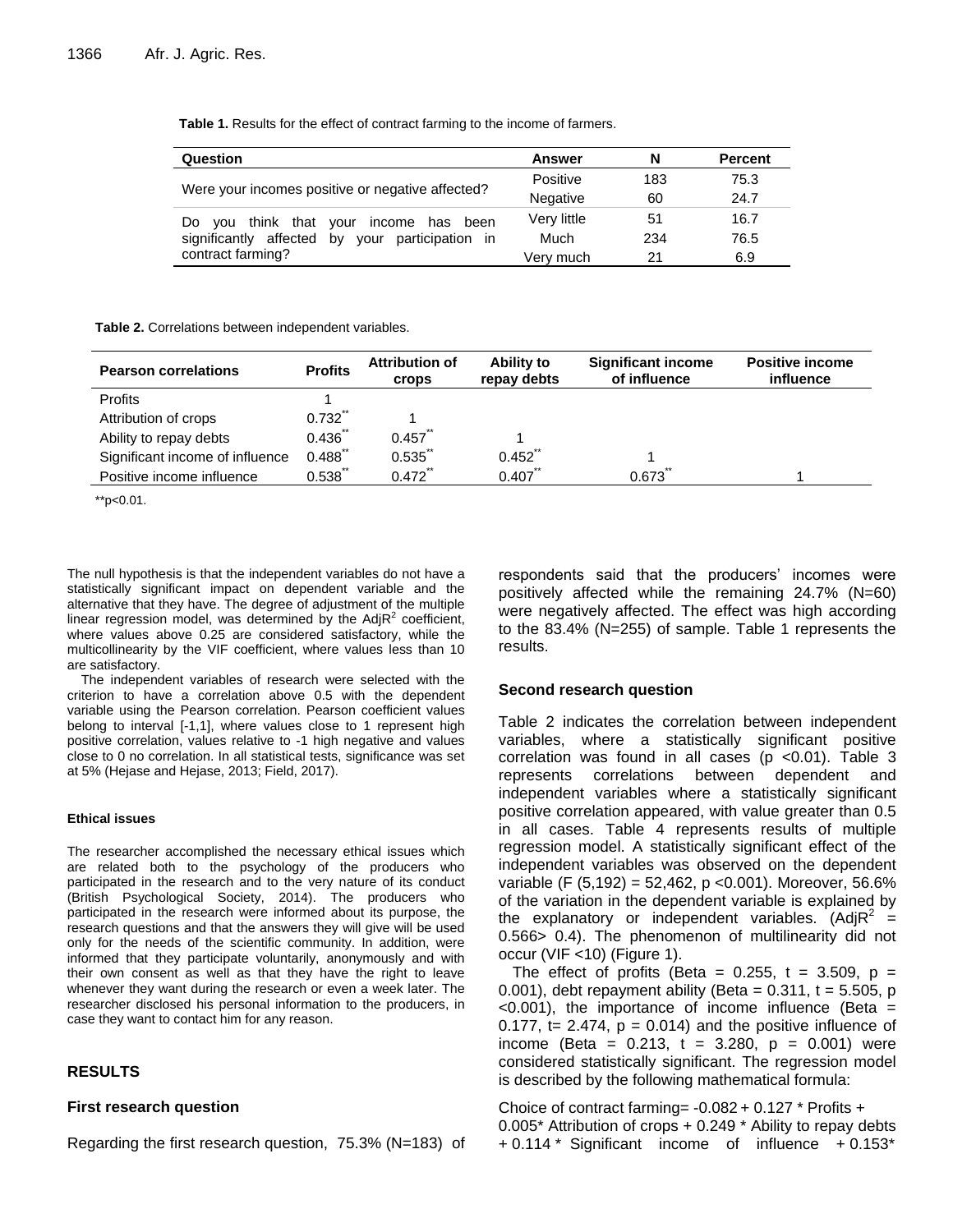**Table 3.** Correlations between dependent and independent variables.

| Independent variable            | <b>Choice of contract farming</b> |  |  |
|---------------------------------|-----------------------------------|--|--|
| Profits                         | $***$<br>0.611                    |  |  |
| Attribution of crops            | $***$<br>0.549                    |  |  |
| Ability to repay debts          | 0.589                             |  |  |
| Significant income of influence | $0.591$ **                        |  |  |
| Positive income influence       | $0.617$ **                        |  |  |

**Table 4.** Results of multiple regression model.

| <b>Dependent</b>                | R        | $R^2$                    | Adj $R^2$ | F(5, 192) | D          |
|---------------------------------|----------|--------------------------|-----------|-----------|------------|
| Choice of contract farming      | 0.760    | 0.577                    | 0.566     | 52.462    | < 0.001    |
| Independent                     | в        | <b>Beta</b>              |           | р         | <b>VIF</b> |
| Constant                        | $-0.082$ | $\overline{\phantom{0}}$ | $-0.798$  | 0.426     |            |
| <b>Profits</b>                  | 0.127    | 0.255                    | 3.509     | 0.001     | 2.406      |
| Attribution of crops            | 0.005    | 0.009                    | 0.129     | 0.898     | 2.471      |
| Ability to repay debts          | 0.249    | 0.311                    | 5.505     | < 0.001   | 1.455      |
| Significant income of influence | 0.111    | 0.177                    | 2.474     | 0.014     | 2.321      |
| Positive income influence       | 0.153    | 0.213                    | 3.280     | 0.001     | 1.910      |



**Figure 1.** Diagram of the effect of the independent variables on the dependent.

Positive income influence.

Choice of contract farming =  $-0.082 + 0.127$  Profits + 0.005 Attribution of crops + 0.249 Ability to repay debts + 0.114 Significant income of influence + 0.153 Positive income influence(2)

## **DISCUSSION**

The present study involved 306 producers, almost equally distributed in terms of gender, with the majority being over 45, married, up to secondary level of education. Most producers had no training in Business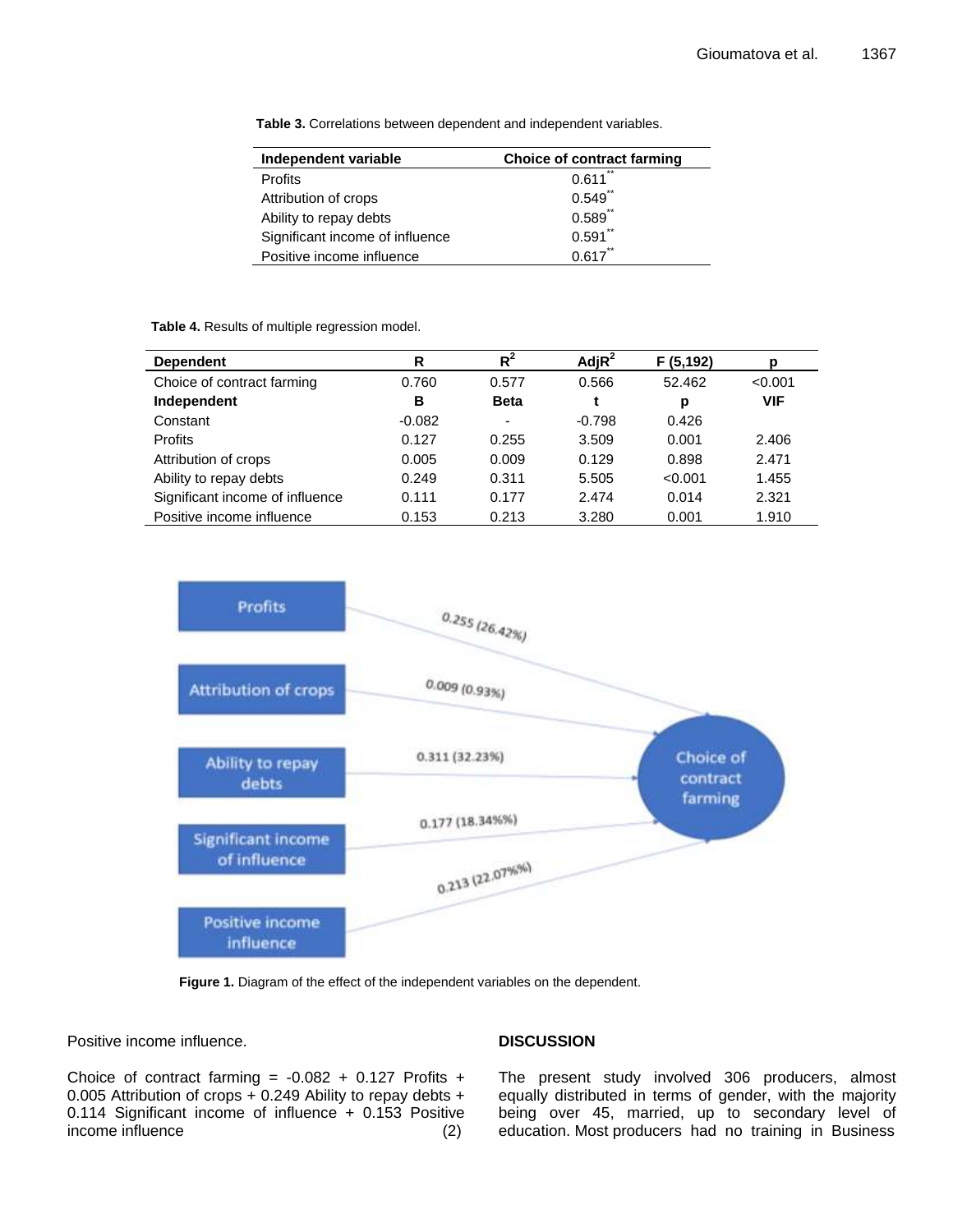Administration and that they have not worked in another sector before starting farming. Various places of residence were observed with the most common being Didymoteicho, Sterna, Neochori and Alexandroupoli. This study examined the extent and the kind to which contractual agriculture affects the producer"s income, as well as the predictors of choice of contract farming.

As far as it considers the research limitations although the purpose of sample collection is to represent each of the five groups which were selected for the survey, the total number of houses of each group in the area of South Evros is unknown and due to limited time and budget, the two-stage sampling method was applied. This process involves indicative sampling or sampling within the identified complexes. The groups referring to the data from the contract system were identified for the first time; subsequently, the possibility of similar sampling within the complex, for the random selection of households, was applied. The questionnaire consists of seven parts regarding the list of households, housing, assets, basic food consumption, basic expenditure, social capital, and land use and source of income. Data were collected on 145 indicators of socio-economic characteristics of the households and 80 indicators of sunflower production.

In addition to quantitative household surveys, quantitative and qualitative surveys were conducted for selected companies, in order to understand the institutional changes in the survey sector and to investigate the socio-political changes in the area that affect sunflower production. The interviews of the village mayors were conducted with the help of specially designed quantitative questionnaires, in order to collect information on the village regarding demographic characteristics, governance, access to facilities, infrastructure, land use, and prices.

The questionnaires mention the validity and reliability of the survey by measuring these with the statistical tool Cronbach Alpha. Validity concerns the degree of achievement of the goal for which the questionnaire was designed. The researcher has to design the questionnaire in a way that helps create corresponding questions. Thus, it will be able to ensure validity in creating the structure of the questionnaire. Reliability refers to the stability provided by the results of the questionnaire in repeated measurements under the same research conditions. The place where the questionnaire was applied, the familiarity of the respondent towards the interviewer, any anxiety of the respondent, and in general the conditions under which the completion of the questionnaires is carried out, may influence the results of the survey.

Regarding the first research question, which refers to the effect of contractual agriculture on producer"s income, the majority stated that their income was positively and highly affected. The positive correlation between contractual farming and income was also expressed in a systematic review (Kozhaya, 2020) about contact farming and its impact. Maridadi (2013), indicated that vast majority of farmers in the community are satisfied with the profits made by sunflower cultivation through contract farming and also pointed out that contract farming has broken the barriers of mass production, leading more and more farmers to engage in contract farming programs. Gersh (2018) typically states that in India, the opportunity of contract farming provided both higher incomes for members of agricultural cooperatives and higher profits for companies. In the Lao People's Democratic Republic, contract farmers earned significantly higher profits than no contract farmers (Simmons, 2002).

Concerning the second research question, which refers to the determinant factors for the choice of contract, the possible factors that were examined were the profits, the attribution of crops, the ability to repay any debts, the significant influence of income and the positive impact of income. Results indicated that more willing to choose contract farming are farmers who have seen an increase in profits, a significant and positive impact on incomes, and those who are able to repay their debts. The same results are reported by Maridadi (2013), who adds that even more willing to choose contract farming were farmers who received adequate training in cultivation methods. According to Ncube (2020), contract farming provides financially reliable farmers with loan and credit opportunities, otherwise not available, due to the financial crisis.

In addition, here was a high internal positive relationship among predictors. Producers with higher profits would have higher attribution of crops, greater ability to repay and feel the more the positive influence of income. It is a fact that smallholder farmers are dissatisfied with the financial benefits of contract farming. Simultaneously, economic indicators state that the farmer"s income's positive effects have a higher likelihood of correlating with high profile farmers (Ruml and Qaim, 2020).

Structural changes are needed in order to increase the farm sizes of contract sunflower farmers, and make them comparable to those of the European Union. Investments in the sector are deemed necessary as well as the introduction of new technologies, research spending and the strengthening of links between agricultural production and processing, in order to make Greek products more competitive. In order to increase the attachment of contracts, farmers should be informed about the economic benefits they will reap, they should be trained in cultivation methods, while special arrangements should be made for farmers who are unable to repay their debts.

## **CONFLICT OF INTERESTS**

The authors have not declared any conflict of interests.

## **REFERENCES**

Andri BK, Shiratake Y (2003). Existence, types and opportunities of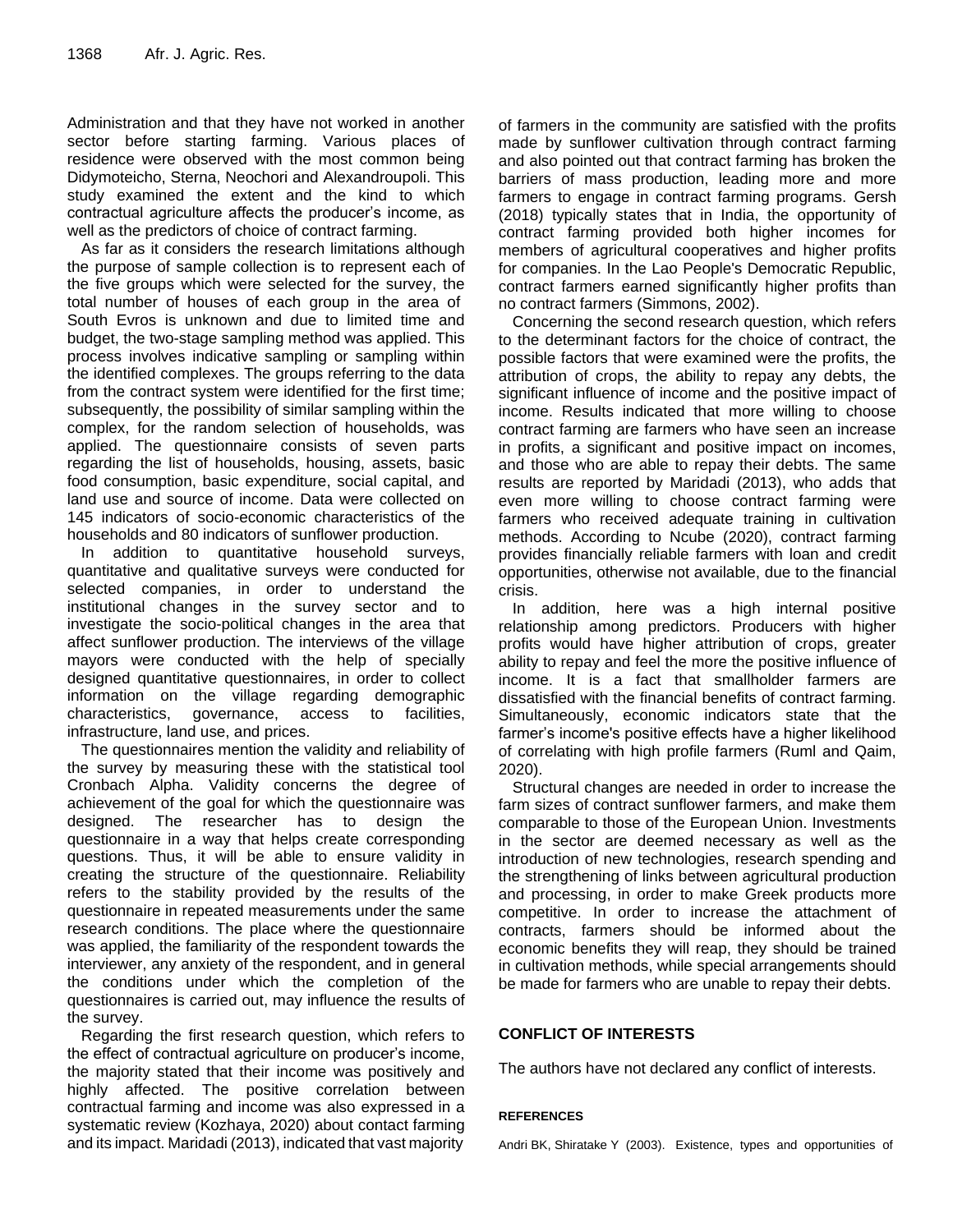contract farming in East Java. Bulletin of Faculty of Agriculture Saga University 88:43-55.

- Barrett CB, Bachke ME, Bellemare MF, Michelson HC, Narayanan S, Walker TF (2012). Smallholder Participation in Contract Farming: Comparative Evidence from Five Countries. World Development, Elsevier 40(4):715-730. DOI: 10.1016/j.worlddev.2011.09.006
- Battese GE, Coelli TJ (1993). A stochastic frontier production function incorporating a model for technical inefficiency effects. Working Papers in Econometrics and Applied Statistics No 69, Department of Econometrics. University of New England, Armidale. Available online: https://www.researchgate.net/profile/George-

Battese/publication/245083353\_A\_Stochastic\_Frontier\_Production\_F unction\_Incorporating\_a\_Model\_of\_Technical\_Inefficiency\_Effects/lin ks/5726935108aee491cb3f100f/A-Stochastic-Frontier-Production-Function-Incorporating-a-Model-of-Technical-Inefficiency-Effects.pdf (accessed on 5 May 2020).

Bijman J (2008). Contract Farming in Developing Countries: An Overview, Wageningen University, Department of Business Administration: Wageningen, The Netherlands .Available online: https://www.wur.nl/upload\_mm/5/c/b/79333121-6f4b-4f86-9e8e-0a1782e784d6\_ReviewContractFarming.pdf(accessed on 18 March

2021). Bogetoft P, Olesen HB (2004). The Design of Production Contracts.1st

ed. Copenhagen Business School Press, Denmark. Bravo-Ureta BE, Evenson RE (1994). Efficiency in agricultural production: The case of peasant farmers in Eastern Paraguay. Agricultural Economics 10:27-37. DOI: https://doi.org/10.1016/0169- 5150(94)90037-X

British Psychological Society (2014). BPS Code of Human Research Ethics (2nd ed.). https://www.bps.org.uk/news-and-policy/bps-codehuman-research-ethics-2nd-edition-2014.

- Carr SJ (1993). Improving cash crops in Africa: factors influencing the productivity of cotton, coffee, and tea grown by smallholders (English). World Bank technical paper, WTP 216 Washington, D.C. World Bank Group. Available online: http://documents.worldbank.org/curated/en/314211468742819527/Im proving-cash-crops-in-Africa-factors-influencing-the-productivity-ofcotton-coffee-and-tea-grown-by-smallholders(accessed on 22 March 2020).
- Chakraborty D (2009). Contract farming in India: Unique solution to multilayer agricultural problems. Review of Market Integration 1(1):83-102. DOI: https://doi.org/10.1177/097492920900100105.

Cochran WG (1963). Sampling Technique. 2nd Edition, New York, NY: John Wiley and Sons Inc.

- Creswell JW (2013). Research Design: Qualitative, Quantitative, and Mixed Methods Approaches. 4th Edition, London: SAGE Publications, Inc.
- Da Silva CA (2005). The growing role of contract farming in agri-food systems development. Drivers, theory and practice, FAO. Available online: https://www.farm-d.org/app/uploads/2019/05/Contract-Farming-in-Agrifood-systems.pdf (accessed on 18 March 2019).
- Domi S (2014). The Potential Advantages and Disadvantages of Contract Farming. Horizons International Scientific Journal (Special Edition) Economics, 12. Available online: https://www.uklo.edu.mk/filemanager/Horizonti/HORIZONS %20vol.XII.pdf (accessed on 5 March 2019).
- Douglas N (2020). The Importance of Contract Farming to Small-scale Farmers in Africa and the Implications for Policy: A Review Scenario. The Open Agriculture Journal 14(1):59-86.
- Eaton C, Shepherd AW (2001). Contract Farming: Partnerships for Growth. Food and Agricultural Organization of the United Nations, Rome: Agricultural Services Bulletin 145p. Available online: http://www.fao.org/3/y0937e/y0937e00.htm (accessed on 5 June 2019).
- Elgilany A, Faki HHM, Hussein A (2012). Role of Agricultural Finance in Producing Food Crops. International Journal of Agriculture and Forestry 2(2):10-15. DOI: 10.5923/j.ijaf.20120202.03
- Elliott J, Deryng D, Müller Ch, Frieler K, Konzmann M, Gerten D, Glotter M, Flörke M, Wada Y, Best N, Eisner S, Fekete MB, Folberth Ch, Foster I, Gosling SN, Haddeland I, Khabarov N, Ludwig F, Masaki Y, Olin S, Rosenzweig C, Ruane AC, Satoh Y, Schmid E, Stacke T, Tang Q, Wisser D (2014). Constraints and potentials of future

irrigation water availability on agricultural production under climate change Proceedings of the National Academy of Sciences of the United States of America 111(9):3239-3244.

- European Commission (2020). Common Agricultural Policy. Availableonline:https://ec.europa.eu/info/food-farming-fisheries/keypolicies/common-agricultural -policy/cap-glance\_en (accessed on 25 October 2020).
- Farrell MJ (1957). The Measurement of Productive Efficiency. JSTOR, Journal of the Royal Statistical Society. Series A (General) 3(120):253290. DOI: 10.2307/2343100
- Field A (2017). Discovering Statistics Using IBM SPSS, 5th Edition, UK: Sage Publications, Ltd.
- Forsund FR, Lovell CAK, Schmidt PA (1980). Survey of frontier production functions and their relationship to efficiency measurement. Journal of Econometrics 13(1):5-25.
- Foundation for Economic and Industrial Research (2020). Available online in Greek: http://iobe.gr/docs/research/RES\_05\_F\_21102020\_REP\_GR.pdf(acc essed on 15 January 2021).
- Gersh I (2018). Producer organizations and contract farming: A comparative study of smallholder"s market strategies in South India. Zeitschrift für Wirtschaftsgeographie 62(1):14-29.
- Glover D (1994). Contract farming and commercialization of agriculture in developing countries. In Agricultural commercialization, economic development, and nutrition. In: von Braun, Joachim; and Kennedy, Eileen T. Eds.; Baltimore, MD: The International Food Policy Research Institute (IFPRI), Johns Hopkins University Press, 1994; Chapter 10:166-175. Available online:http://ebrary.ifpri.org/cdm/ref/collection/p15738coll2/id/129375( accessed on 8 May 2019).
- Glover D, Kusterer K (1990). Small Farmers, Big Business: Contract Farming and Rural Development. London: Macmillan.
- Grosh B (1994). Contract Farming in Africa: An Application of the New Institutional Economics. Journal of African Economies 3(2):231-261. DOI: https://doi.org/10.1093/oxfordjournals.jae.a036805

Hejase AJ, Hejase HJ (2013). Research Methods: A Practical Approach for Business Students. 2nd Edition, Philadelphia, PA, UAS: Massadir Inc.

- Key N, Runsten D (1999). Contract Farming, Smallholders, and Rural Development in Latin America: The Organization of Agroprocessing Firms and the Scale of Outgrower Production. World Development 27(2):381-401. DOI: 10.1016/S0305-750 X (98)00144-2.
- Koopmans TC (1951). Analysis of production as en efficient combination of activities. Activity Analysis of Production and Allocation: Proceeding of a conference, Koopmans TC (ED), New York: John Wiley and Sons, Inc: pp. 33-97.
- Kozhaya RA (2020). Systematic Review of Contract Farming and its Impact on Broiler Producers in Lebanon. Open Science Journal 5:3. DOI: 10.23954/osj.v5i3.2410
- Kumar J, Kumar PK (2008). Contract Farming: Problems Prospects and its Effect on Income and Employment. Agricultural Economics Research Review 21(2):243-250.
- Little PD (1994). Contract farming and the development question. In Living Under Contract-Contract Farming and Agrarian Transformation in Sub-Saharan Africa. Little PD, Watts MJ, Eds. University of Wisconsin Press, Madison, pp. 216-257.
- Maridadi PF (2013). Improving Livelihood to Farmers Through Sunflower Seeds Processing: Sumbawanga District. Master"s thesis, The Open University of Tanzania. http://repository.out.ac.tz/820/
- Markopoulos T (2019). Common Agricultural Policy and Local Economy and Development in the Region of Eastern Macedonia – Thrace (Greece). Journal of Engineering and Technology Review 12(2):185- 223.
- Miyata S, Minot N Hu D (2009). Impact of contract farming on income: Linking small farmers, packers, and supermarkets in China. World Development 37(11):1781-1790.
- Morvaridi B (1995). Contract Farming and Environmental Risk: The Case of Cyprus. Journal of Peasant Studies 23(1): 30-45.
- Muijs D (2011). Doing Quantitative Research in Education with SPSS, Sage UK: 2nd Edition. DOI: https://dx.doi.org/10.4135/9781849203241